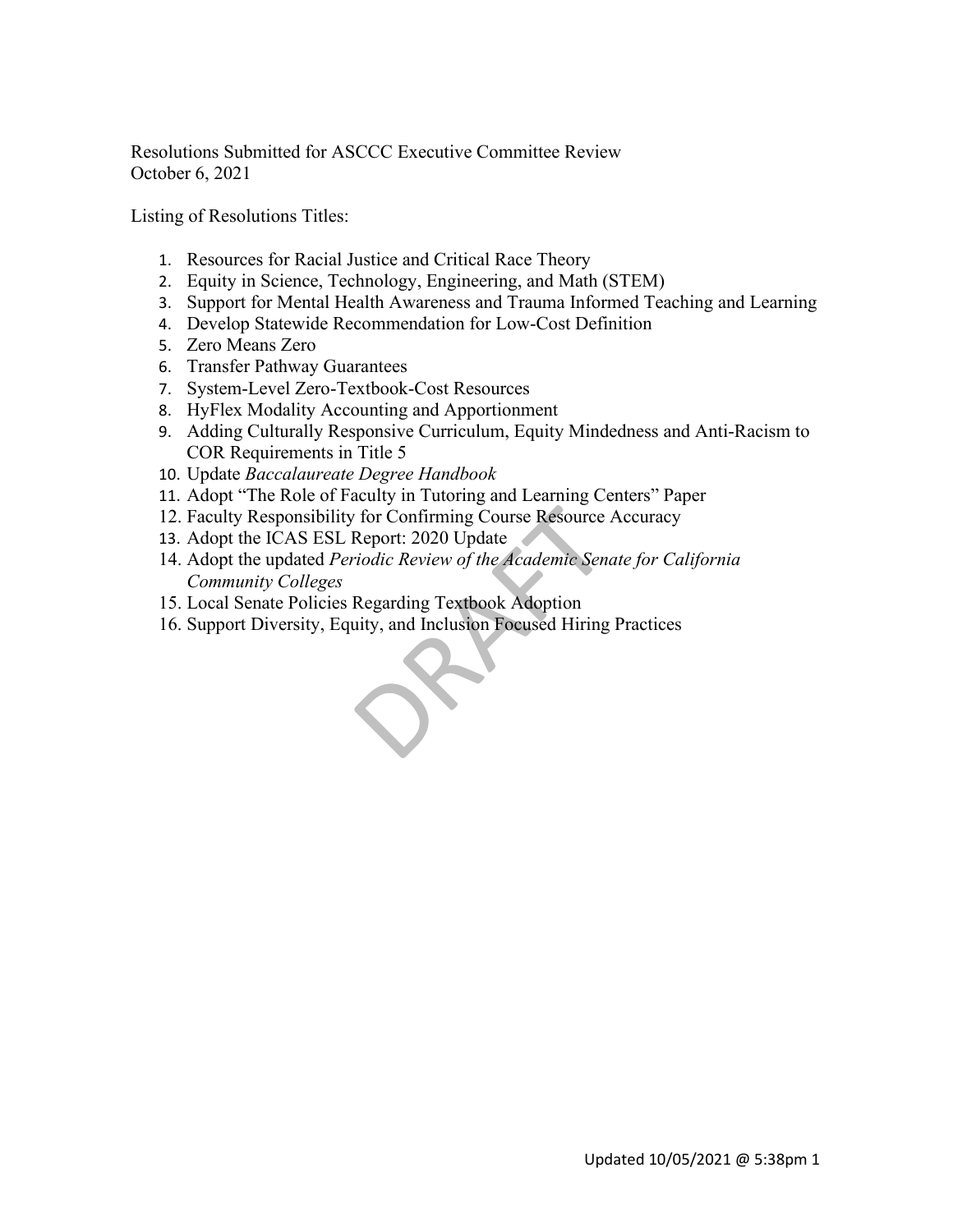### 1. Resources for Racial Justice and Critical Race Theory

Whereas, Racial justice practices have been called for in 2020 by the Academic Senate for California Community Colleges, California Community College Chancellor's Office, and the Student Senate for California Community Colleges to address systemic racism;

Whereas, Critical race theory is an academic concept established in the 1970s in Critical Legal Studies by legal scholars who were interested in assessing the outcomes of civil rights laws on our society and the role that racism continues to play in our everyday actions and which has since informed other disciplines by providing a theoretical framework through a racial justice and equity-minded lens;

Whereas, Since its introduction in academia, critical race theory, as a theoretical practice of critique, has played an essential role in challenging the Eurocentric foundations in academia as well as encouraging dialogue and actions to address systemwide inequities at our colleges; and

Whereas, By exercising their right to academic freedom, faculty have been able to introduce critical race theory, critical thinking in teaching and learning, and other racial and social justice focused theories-to-practice that have served to diversify and rethink college curriculums with the intentional goal of providing students with a more accurate and comprehensive understanding of the how race and racism permeates all aspects of society.

Resolved, That the Academic Senate for California Community Colleges create a resource and tools to provide faculty and colleges with the definition and importance of critical race theory in antiracist education, teaching, and learning; and

Resolved, That by fall of 2022, the Academic Senate for California Community Colleges provide a declaration of support for the right of California community college faculty to utilize critical race theory as well as other theories relevant to their discipline and to recognize critical race theory as a well-established school of thought and racial justice framework.

Contact: Juan Arzola, Equity and Diversity Action Committee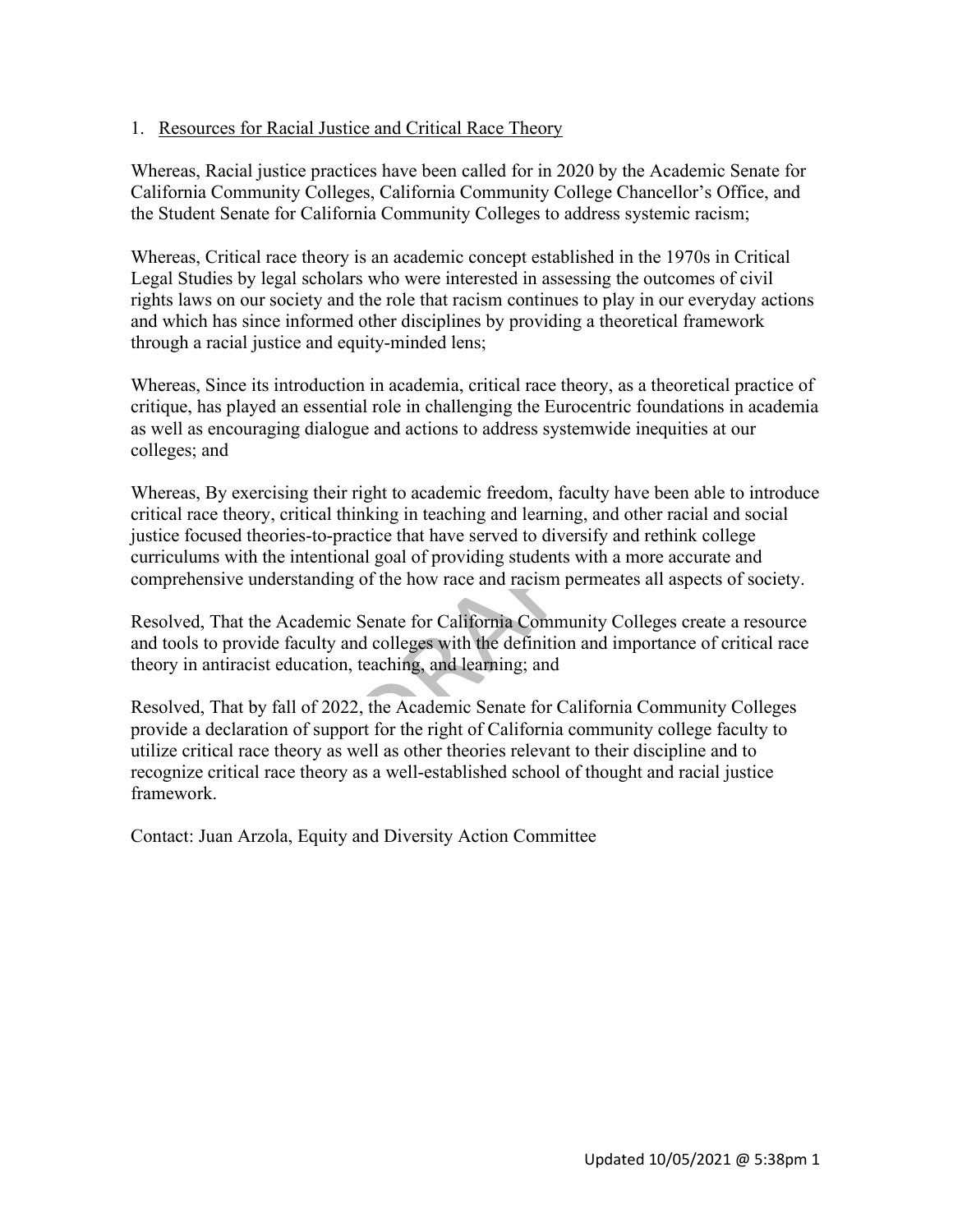## 2. Equity in Science, Technology, Engineering, and Math (STEM)

Whereas, The Academic Senate for California Community Colleges has published the paper "Equity Driven Systems" that calls for equity-minded practitioners;

Whereas, The Academic Senate for California Community Colleges has multiple resolutions supporting the success of students in math; and

Whereas, Data and research (1) supports the effectiveness of equity-minded and culturally relevant practices in science, technology, engineering, and math, yet California community colleges data continues to show the opportunity gap in student success in STEM areas;

Resolved, That the Academic Senate for California Community Colleges write a paper focused on optimizing student success through models of equity-minded teaching and learning practices in STEM online and traditional course modalities and present it to the body by the spring 2023 plenary session.

Contact: Roberto Rubalcaba, Equity and Diversity Action Committee

(1) Hammond, Zaretta (2015). *Culturally Responsive Teaching and the Brain.* Corwin.

3. Support for Mental Health Awareness and Trauma Informed Teaching and Learning

Whereas, The Academic Senate for California Community Colleges has adopted resolution 06.04 in spring of 2016, which urged "local senates to advocate for the improvement of and access to mental health services at their local campuses" and "support consistent resourcing and funding to enable the expansion of and improve access to mental health services for community college students;"

Whereas, The global pandemic starting in 2020 and continuing into 2021 has exacerbated and increased the need for mental health awareness, support, and education; and

Whereas, Both students and educators may experience stress and trauma<sup>[1](#page-2-0)</sup>,<sup>[2](#page-2-1)</sup> as a result of the pandemic and other traumatic experiences and teachers may experience the effects of vicarious trauma; and

Whereas, Both students and educators may be survivors of various Adverse Childhood Experiences and as a result may be more likely to experience depressive symptoms, ADHD symptoms, tobacco use, alcohol use, marijuana use, consumption of  $0 \ge 4$  c/day fruits & vegetables, sleep issues, and obesity.[3](#page-2-2)

<span id="page-2-0"></span><sup>1</sup> [https://www.edsurge.com/news/2020-04-07-teachers-are-anxious-and-overwhelmed-they-need-sel-now-more-than](https://www.edsurge.com/news/2020-04-07-teachers-are-anxious-and-overwhelmed-they-need-sel-now-more-than-ever)[ever](https://www.edsurge.com/news/2020-04-07-teachers-are-anxious-and-overwhelmed-they-need-sel-now-more-than-ever)

<span id="page-2-1"></span><sup>2</sup> <https://nebhe.org/journal/trauma-in-the-time-of-coronavirus-and-beyond-a-nejhe-qa-with-karen-gross/>

<span id="page-2-2"></span><sup>3</sup> <https://www.ncbi.nlm.nih.gov/pmc/articles/PMC5948167/>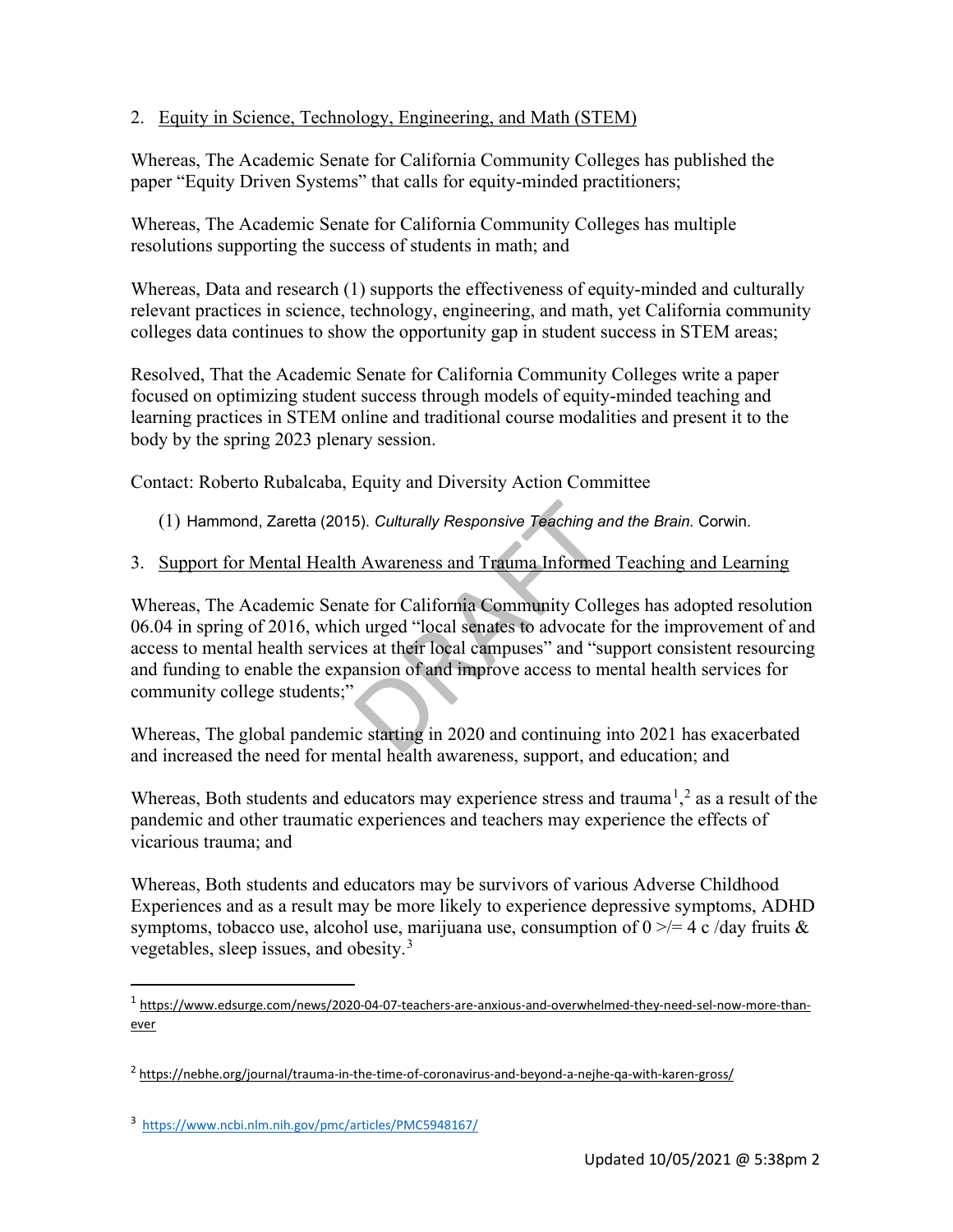Resolved, That the Academic Senate for the California Community Colleges develop resources identifying effective practices for ACEs awareness including screening, resources and referral sources by Fall 2022;

Resolved, That the Academic Senate for California Community Colleges develop resources identifying effective practices for mental health awareness and trauma-informed teaching and learning and present the strategies to local academic senates by Fall 2022; and

Resolved, That the Academic Senate for California Community Colleges continue legislative advocacy for the funding of mental health services, support, and professional development on trauma-informed teaching and learning.

Contact: Leslie Shull, Equity and Diversity Action Committee

# 4. Develop Statewide Recommendation for Low-Cost Definition

Whereas, The Academic Senate for California Community Colleges supports efforts to increase student access to high-quality open educational resources and reduce the cost of course materials and supplies for students in course sections for which open educational resources may not be available to accomplish zero cost for students and encourages colleges to implement a mechanism for identifying course sections that employ low-cost course materials (Fall 2017, Resolution 13.01);

Whereas, Recognizing the need for an alternative to the legislated zero-cost designation (California Education Code §66406.9), some colleges and districts have implemented a low-cost designation with the definition of low-cost not being readily available or varying between less than \$30.00 to less than \$50.00;

Whereas, Efforts to mark course sections as zero-cost or low-cost should be informed by students' perspectives since the designations are intended to inform students of the financial burden of a given course section; and

Whereas, Students may register for courses at more than one college, and differing different definitions of low-cost at different institutions can be confusing and even misleading for students.

Resolved, That the Academic Senate for California Community Colleges work with the Student Senate for California Community Colleges to identify a recommended definition of "low-cost" to be considered for adoption throughout the California Community Colleges system.

Contact: Michelle Pilati, OERI Committee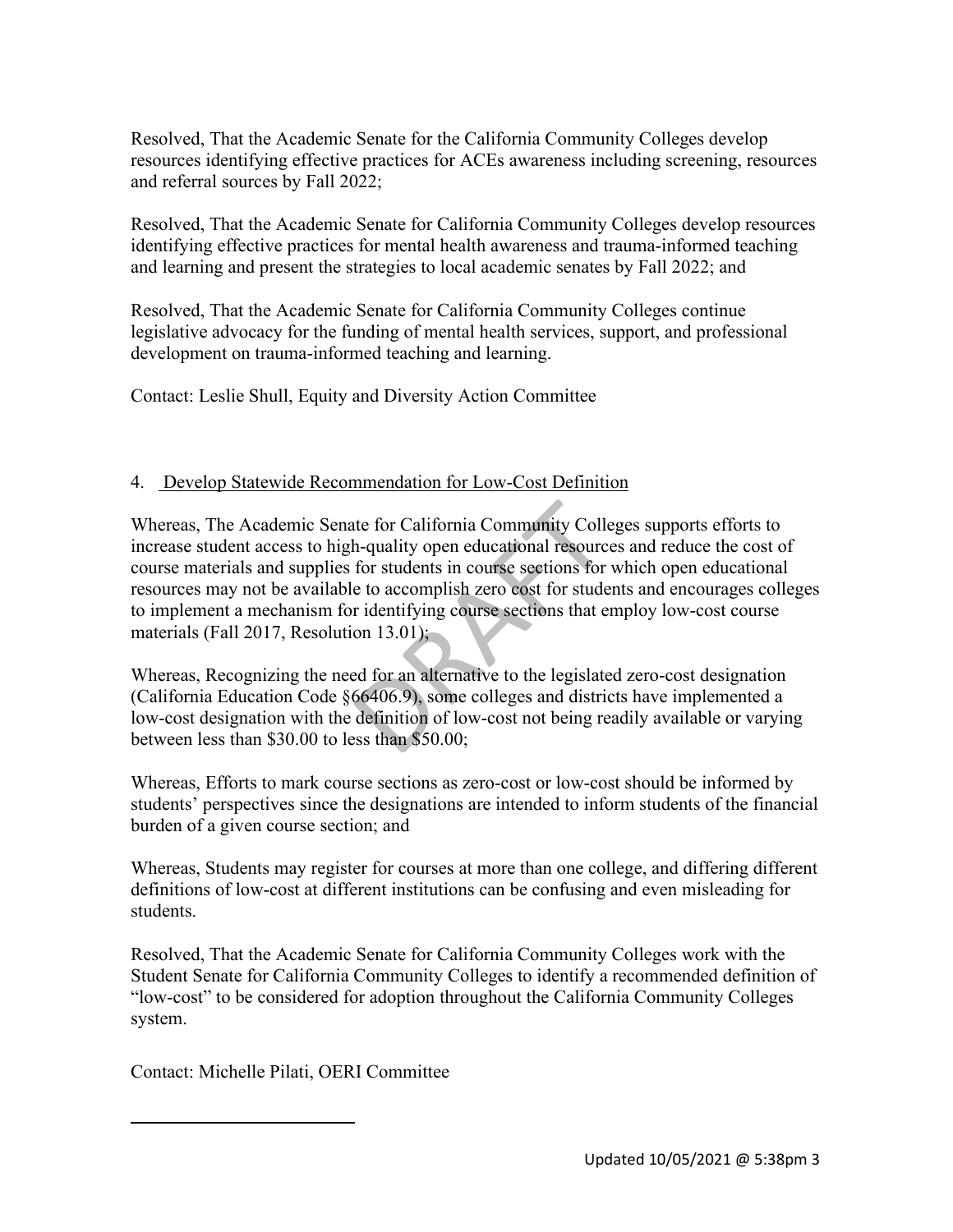### 5. Zero Means Zero

Whereas, Zero-Textbook-Cost (ZTC) refers to instances in which textbooks are available to students at no cost, and California Education Code §66406.9 requires that California community colleges "Clearly highlight, by means that may include a symbol or logo in a conspicuous place on the online campus course schedule, the courses that exclusively use digital course materials," providing a mechanism for marking course sections that are zerotextbook-cost;

Whereas, California Education Code §78052, which originally established a zero-textbookcost degree grant program in the California Community Colleges system, states that "'Zerotextbook-cost degrees' means community college associate degrees or career technical education certificates earned entirely by completing courses that eliminate conventional textbook costs by using alternative instructional materials and methodologies," and the California Community Colleges Chancellor's Office has recommended that future ZTC funds should "ensure the ZTC programs and courses are truly zero cost to the students by eliminating hidden costs" (Zero-Textbook-Cost Degree Grant Program Legislative Report, CCCCO 2020);

Whereas, The 2021 revisions to California Education Code §78052 redefine "zerotextbook-cost degrees" to allow for "low-cost" to be recognized as "zero" in ill-defined instances, stating, "For purposes of this paragraph, 'zero-textbook-cost degrees' may include a low-cost degree option if a no-cost equivalent option is not available or cannot be developed"; and

Whereas, While open educational resources (OER) provide a mechanism to reduce or eliminate costs for instructional materials and textbooks, in some instances eliminating costs using OER is not possible because instructional resources require the use of such works as photographs, literature, and other materials that are under copyright;

Resolved, That the Academic Senate for California Community Colleges work to further communicate that zero-textbook-cost has a clear and specific meaning by affirming California Education Code's original definition of zero-textbook-cost that refers to "courses that eliminate conventional textbook costs by using alternative instructional materials and methodologies," and recognize that a variety of approaches can be used to bring course costs for students to zero, including college library subscriptions, purchasing access to copyrighted resources, and purchasing print resources;

Resolved, That the Academic Senate for California Community Colleges recognize open educational resources as the preferred and most sustainable mechanism for eliminating course costs but acknowledge that instances will arise in which eliminating costs is not possible;

Resolved, That the Academic Senate for California Community Colleges assert that while open educational resources can reduce or eliminate instructional materials and textbook costs, resources should be dedicated to convening discipline faculty to determine the most sustainable mechanisms for reducing the costs of course resources; and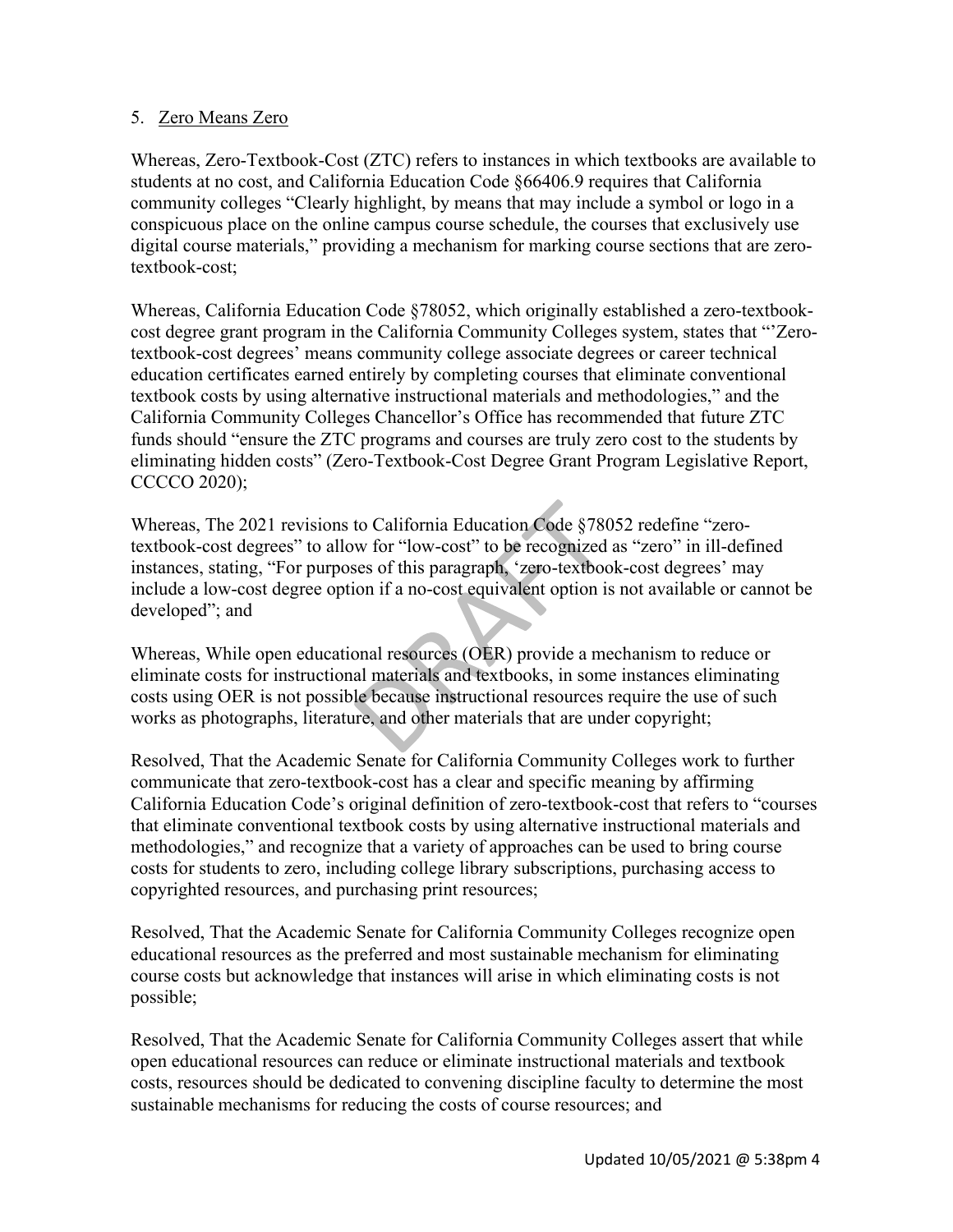Resolved, That the Academic Senate for California Community Colleges encourage the use of approaches that significantly reduce course resource costs such that course sections with a low-cost can obtain zero-textbook-cost status by virtue of the cost being absorbed by the college, district, or the state.

Contact: Michelle Pilati, OERI Committee

#### 6. Transfer Pathway Guarantees

Whereas, AB 928 (Berman,  $2021)^4$  $2021)^4$ , the Student Transfer Achievement Reform Act of 2021 aimed to further streamline and make the transfer process easier for students to navigate but does not address the crucial need for additional spaces for transfer students to the California State University or University of California, especially for students to transfer to institutions in or near their community college service area;

Whereas, The Academic Senate for California Community Colleges (ASCCC) has a long history of supporting transfer opportunities and streamlined processes<sup>[5](#page-5-1)</sup>, and has approved *Transfer in the Higher Education System* to be an area of focus of the ASCCC for 2021-22;

Whereas, The Intersegmental Committee of Academic Senates is considering transfer<sup>[6](#page-5-2)</sup> to be a prioritized component of their work for 2021-22; and

Whereas, The *Vision for Success[7](#page-5-3)* goals for transfer and equity are unattainable unless additional spaces for transfer students are assured;

Resolved, That the Academic Senate for California Community Colleges work with practitioners within and among the California Community College, the California State University, and the University of California systems to build transfer guarantees that will increase the number of spaces for community college students transferring to the California State University or the University of California, especially for students to transfer to institutions in or near their community college service area.

Contact: Jeffrey Hernandez, Legislative and Advocacy Committee

<span id="page-5-0"></span><sup>4</sup> AB 928 (Berman, 2021):

[https://leginfo.legislature.ca.gov/faces/billStatusClient.xhtml?bill\\_id=202120220AB928](https://leginfo.legislature.ca.gov/faces/billStatusClient.xhtml?bill_id=202120220AB928)

<span id="page-5-1"></span><sup>&</sup>lt;sup>5</sup> ASCCC Resolution 15.01 F17 Aligning Transfer Pathways for the California State University and University of California Systems: [https://asccc.org/resolutions/aligning-transfer-pathways-california-state](https://asccc.org/resolutions/aligning-transfer-pathways-california-state-university-and-university-california-systems)[university-and-university-california-systems;](https://asccc.org/resolutions/aligning-transfer-pathways-california-state-university-and-university-california-systems) and

ASCCC Paper *Effective and Equitable Transfer Practices in the California Community Colleges*: [https://asccc.org/sites/default/files/asccc\\_position\\_paper\\_transfer\\_practices\\_210525\\_media.pdf](https://asccc.org/sites/default/files/asccc_position_paper_transfer_practices_210525_media.pdf)

<span id="page-5-2"></span><sup>6</sup> As of September 2021

<span id="page-5-3"></span><sup>7</sup> Vision for Success goals:<https://www.cccco.edu/About-Us/Vision-for-Success/vision-goals>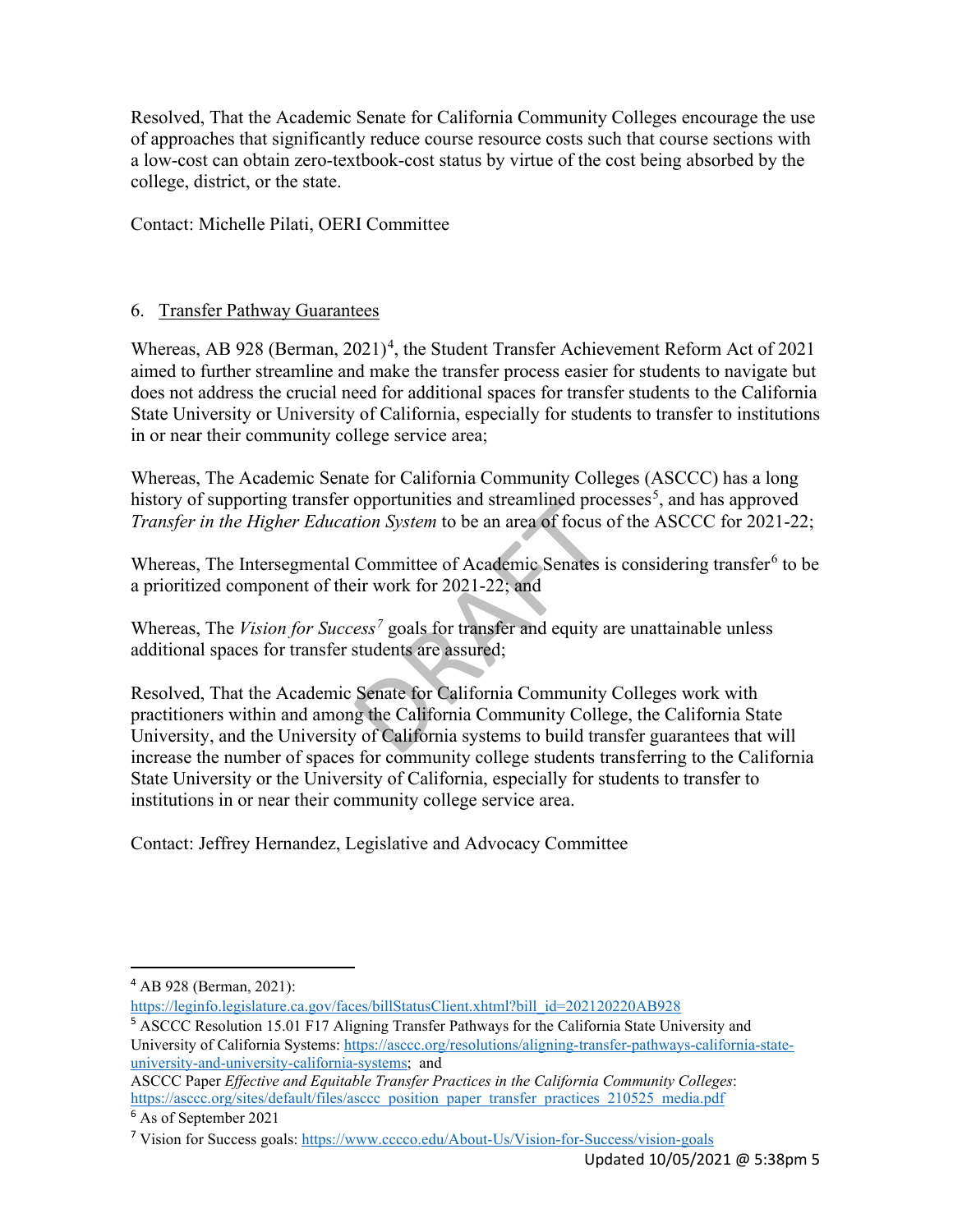### 7. System-Level Zero-Textbook-Cost Resources

Whereas, The legislative intent of California Education Code §78052 is "that community college districts develop and implement zero-textbook-cost degrees and develop open educational resources for courses to reduce the overall cost of education for students and decrease the time it takes students to complete degree programs";

Whereas, California Education Code §78052 requires that districts "Develop degrees with consideration for sustainability after grant funding is exhausted, including how content is updated and presented," "ensure compliance with the federal Americans with Disabilities Act (Public Law 104-197) and the federal Copyright Act of 1976 (Public Law 94-553)," "develop and implement a degree that other community college districts can use or adapt," and "ensure faculty shall have flexibility to update and customize degree content as necessary within the parameters of this program";

Whereas, The option to update and customize course content is only available when course resources are openly licensed; and

Whereas, Accessibility and licensing concerns may be barriers to resource adoption, curation, and development;

Resolved, That the Academic Senate for California Community Colleges request that the California Community Colleges Chancellor's Office, as part of the Zero-Textbook-Cost Degree Program, explore the provision of centralized accessibility and licensing support to local colleges and districts.

Contact: Michelle Pilati, OERI Committee

## 8. HyFlex Modality Accounting and Apportionment

Whereas, Hybrid Flexible, also referred to as "HyFlex," is an instructional modality that combines face-to-face and online learning, where class sessions and activities are offered in person, synchronously online, and asynchronously online, and where students have the flexibility of choosing any of these modalities in the same course during the same term;

Whereas, colleges are implementing, with increased use, HyFlex in various manifestations that offer students varying amounts of flexibility during the COVID-19 Pandemic, yet there is not a clear systemwide definition of, or coding for, HyFlex instruction;

Whereas, in order to assess the effectiveness of this modality and its impact on equity metrics, coding designations are needed for both local and statewide assessment; and

Whereas, an apportionment designation is necessary for the HyFlex modality in order to properly anticipate and support colleges' investment in the technological setup as well as faculty professional development for successful and equitable use of this multi-modal instruction;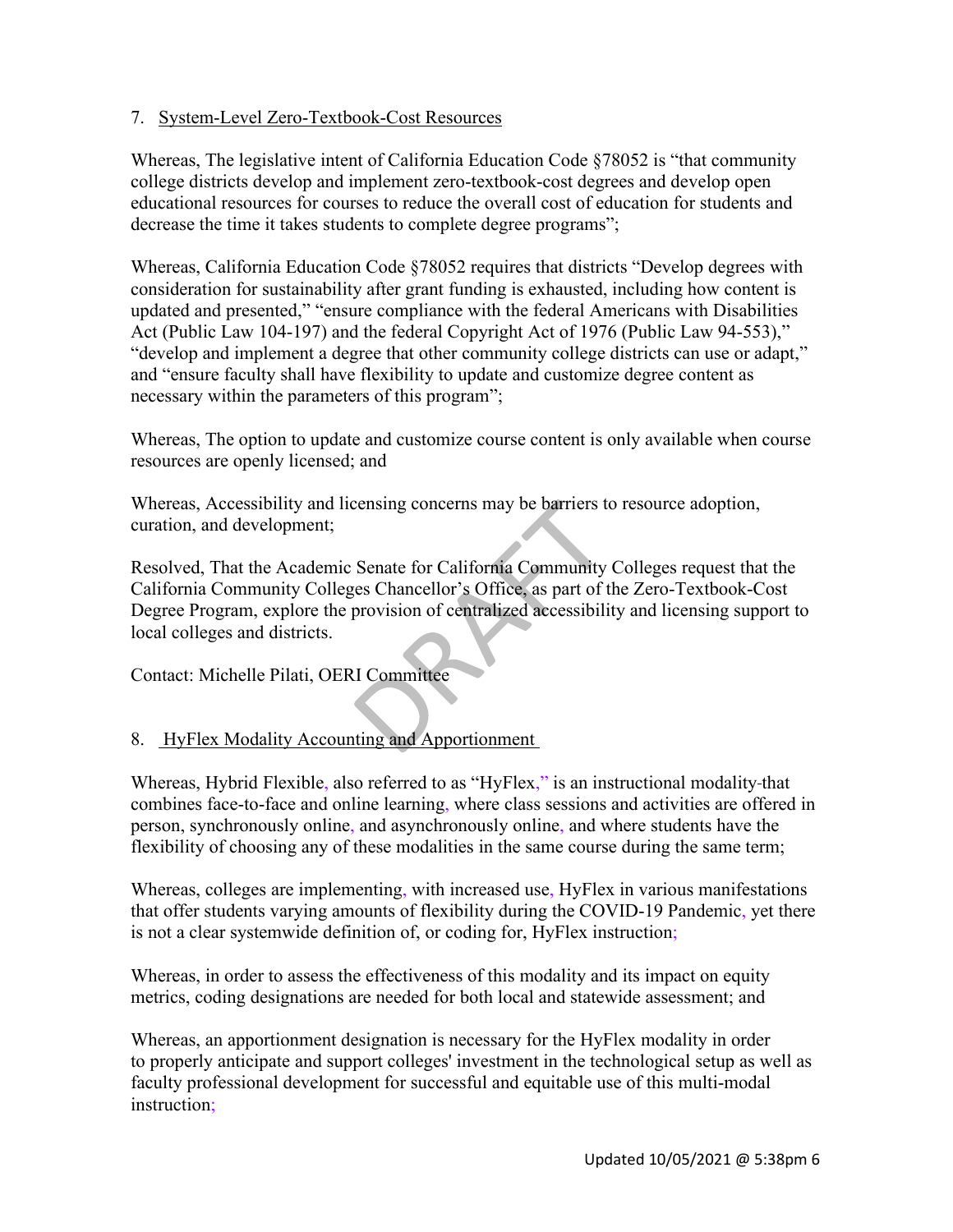Resolved, that the Academic Senate for California Community Colleges work with the California Community College Chancellor's Office to establish a working definition and description of the modality as well as designated coding for HyFlex; and

Resolved, that the Academic Senate for California Community Colleges advocate for statewide discussions with appropriate system faculty, administrators, and student constituent groups on a defined apportionment model for HyFlex modality.

Contact: ASCCC Online Education Committee

### 9. Adding Culturally Responsive Curriculum, Equity Mindedness and Anti-Racism to COR Requirements in Title 5

Whereas, The Course Outline of Record (COR) is at the center of local curricular process; its required elements have been outlined in Title 5 including Section 55002 and the application of those requirements is detailed in the Program for Course and Approval Handbook (PCAH);

Whereas the elements of the COR need to be integrated so each reinforces the purpose of the other elements and obvious relationships should be built between course objectives, methods of instruction, assignments, and methods of evaluation. <sup>[8](#page-7-0)</sup>;

Whereas, the California Community College Chancellor's Office (CCCCO) through its Call to Action calls for campuses to "create an action plan to create inclusive classrooms and anti-racism curriculum," including calling for faculty to "evaluate all courses for diversity of representation and culturally-relevant content";<sup>[9](#page-7-1)</sup>

Whereas, The Academic Senate for California Community Colleges (ASCCC) through its mission, planning documents, webinars, and events have committed to promoting culturally responsive curriculum in the California Community College ssystem including resolution [3.04 Spring 2020](https://www.asccc.org/resolutions/develop-resources-effective-practices-anti-racist-equitable-and-inclusive-instructional) which directs the ASCCC to "develop resources identifying effective practices for anti-racist, equitable, and inclusive instructional strategies"; $^{10}$ 

Resolved, That the Academic Senate for California Community Colleges work with the California Community College Chancellors Office to revise Title 5 including section 55002 titled "Standards and Criteria for Courses" to include a component of culturally responsive curriculum, equity mindedness and anti-racism integrated into the COR that allows for local control on how that requirement is fulfilled;

Resolved, That the Academic Senate for California Community Colleges work with the California Community College Chancellors Office to include in future PCAH updates guidance and multiple examples of how to infuse cultural responsiveness, equity mindedness and anti-racism in the COR.

<span id="page-7-0"></span><sup>8</sup> [The Course Outline of Record: A Curriculum Guide Revisited](https://www.asccc.org/sites/default/files/COR_0.pdf)

<span id="page-7-1"></span><sup>&</sup>lt;sup>9</sup> [CCCCO Call to Action](https://www.cccco.edu/-/media/CCCCO-Website/Files/Communications/dear-california-community-colleges-family)

<span id="page-7-2"></span><sup>10</sup> Resolution [3.04 Spring 2020](https://www.asccc.org/resolutions/develop-resources-effective-practices-anti-racist-equitable-and-inclusive-instructional)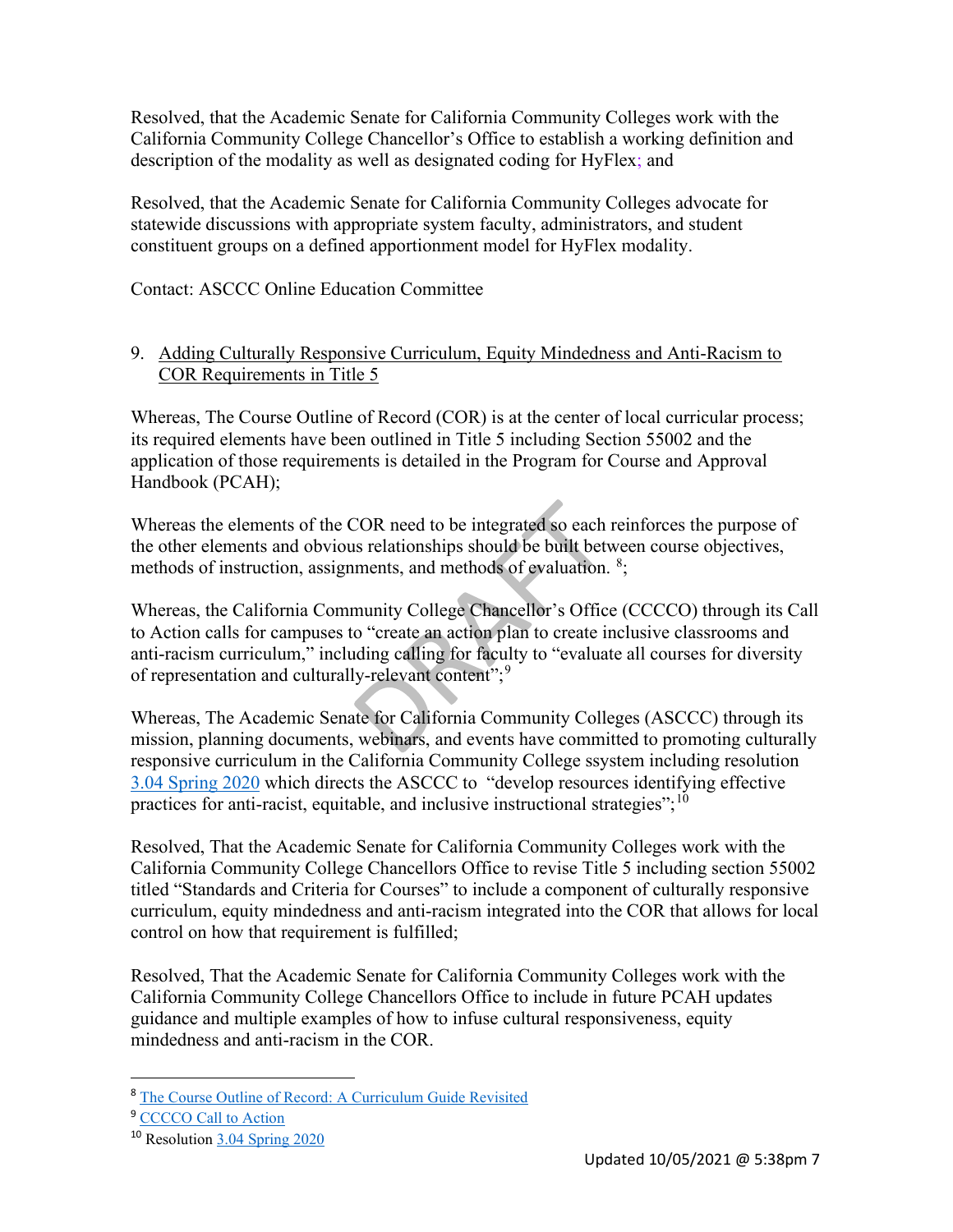#### Contact: ASCCC Curriculum Committee

### 10. Update *Baccalaureate Degree Handbook*

Whereas, Title 5 §55009 established that the Chancellor's Office "shall prepare and maintain a handbook detailing requirements for district baccalaureate degree pilot programs established pursuant to Education Code Section 78041," and that the handbook "shall include, but not be limited to, requirements related to admissions, curriculum, student services, and financial aid," much of which are academic and professional matters; and

Whereas, The first version of the *Baccalaureate Degree Pilot Program Handbook* was developed by stakeholders, including the Academic Senate for California Community Colleges, and approved by the Board of Governors in 2016 in response to SB 850 (Block, 2014), which authorized the Board of Governors to establish a statewide pilot baccalaureate degree program at not more than 15 pilot colleges, and from which pilot designation has since been removed; and

Whereas, Baccalaureate programs in the California community colleges regularly operate according to the standards included in the *Baccalaureate Degree Pilot Program Handbook,*  yet the handbook has not been updated since its initial approval;

Resolved, That the Academic Senate for California Community Colleges work with the Chancellor's Office and baccalaureate degree colleges to update the *Baccalaureate Degree Handbook*.

Contact: Transfer, Articulation, and Student Services Committee (TASSC)

## 11. Adopt "The Role of Faculty in Tutoring and Learning Centers" Paper

Whereas, In Fall 2019, the Academic Senate for California Community Colleges adopted Resolution [16.01 Develop Standards of Practice Resource for Learning Assistance and](https://asccc.org/resolutions/develop-standards-practice-resource-learning-assistance-and-tutoring-california)  [Tutoring in the California Community Colleges, including the Role of Learning Skills](https://asccc.org/resolutions/develop-standards-practice-resource-learning-assistance-and-tutoring-california)  [Coordinators or Instructors, and Tutoring Coordinators,](https://asccc.org/resolutions/develop-standards-practice-resource-learning-assistance-and-tutoring-california) which recognized the evolution of the field of learning assistance since prior learning assistance center and tutoring resolutions; and

Whereas, Faculty leaders of learning centers have contributed their expertise in collaboration with the 2020-2021 Transfer, Articulation, and Student Success Committee, resulting the draft paper titled "The Role of Faculty in Tutoring and Learning Centers in the Community College*"*;

Resolved, That the Academic Senate for California Community Colleges adopt the paper titled "The Role of Faculty in Tutoring and Learning Centers in the Community College" and disseminate the paper to local academic senates upon its adoption.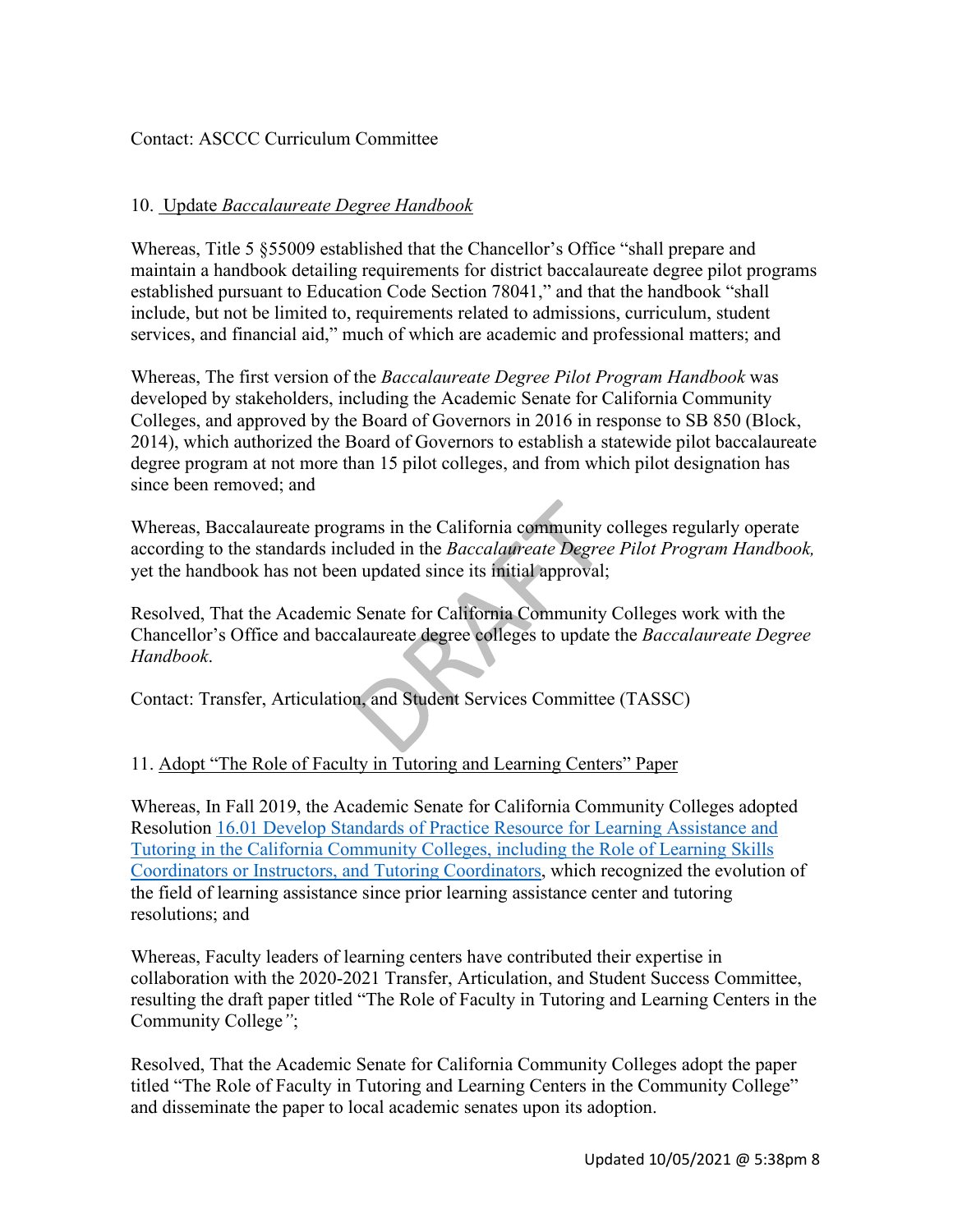Contact: Transfer, Articulation, and Student Services Committee (TASSC) 12. Faculty Responsibility for Confirming Course Resource Accuracy

Whereas, Faculty have both the freedom to select the course materials they deem most appropriate and the responsibility to consider the cost burden as they do so (California Code of Regulations Title 5 §59404);

Whereas, Provisions of the Higher Education Opportunity Act that went into effect in July 2010 require each institution of higher education receiving federal financial assistance to "disclose, on the institution's Internet course schedule and in a manner of the institution's choosing, the International Standard Book Number and retail price information of required and recommended college textbooks and supplemental materials for each course listed in the institution's course schedule

Whereas, The Academic Senate for California Community Colleges encourages local academic senates to advocate for the implementation of a process for consistent, clear, and transparent messaging to students prior to registration regarding all material and supply costs in appropriate locations, including the schedule of classes and the bookstore (Resolution 20.02 F20); and

Whereas, Textbook information is commonly provided to students prior to and at the time of registration via a section-specific link to the bookstore, and the provided information may in some cases be inaccurate, misleading, or missing;

Resolved, That the Academic Senate for California Community Colleges encourage local academic senates to urge faculty to submit their course resource information in a timely manner, regularly check the class schedule to ensure their sections are marked with a zerocost or low-cost icon if appropriate and ensure that their textbook and class resource information is clear and accurate.

Contact: Michelle Pilati, OERI Committee

## 13. Adopt the ICAS ESL Report: 2020 Update

Whereas, English language learners (ELLs) represent an important demographic served across the three segments of higher education in California;

Whereas, The complexities in addressing the needs of ELLs in California public higher education remain unchanged in the last fifteen years, and recent statewide legislation along with national and international developments have rendered the landscape even more precarious for ESL instruction and support services;

Whereas, Faculty, intersegmental groups, and professional organizations are concerned with and seeking to prioritize meeting the specific needs of ELL students; and

Whereas, Legislators and local and statewide governmental entities may benefit from a greater understanding of ELL students and ESL instruction needs in colleges and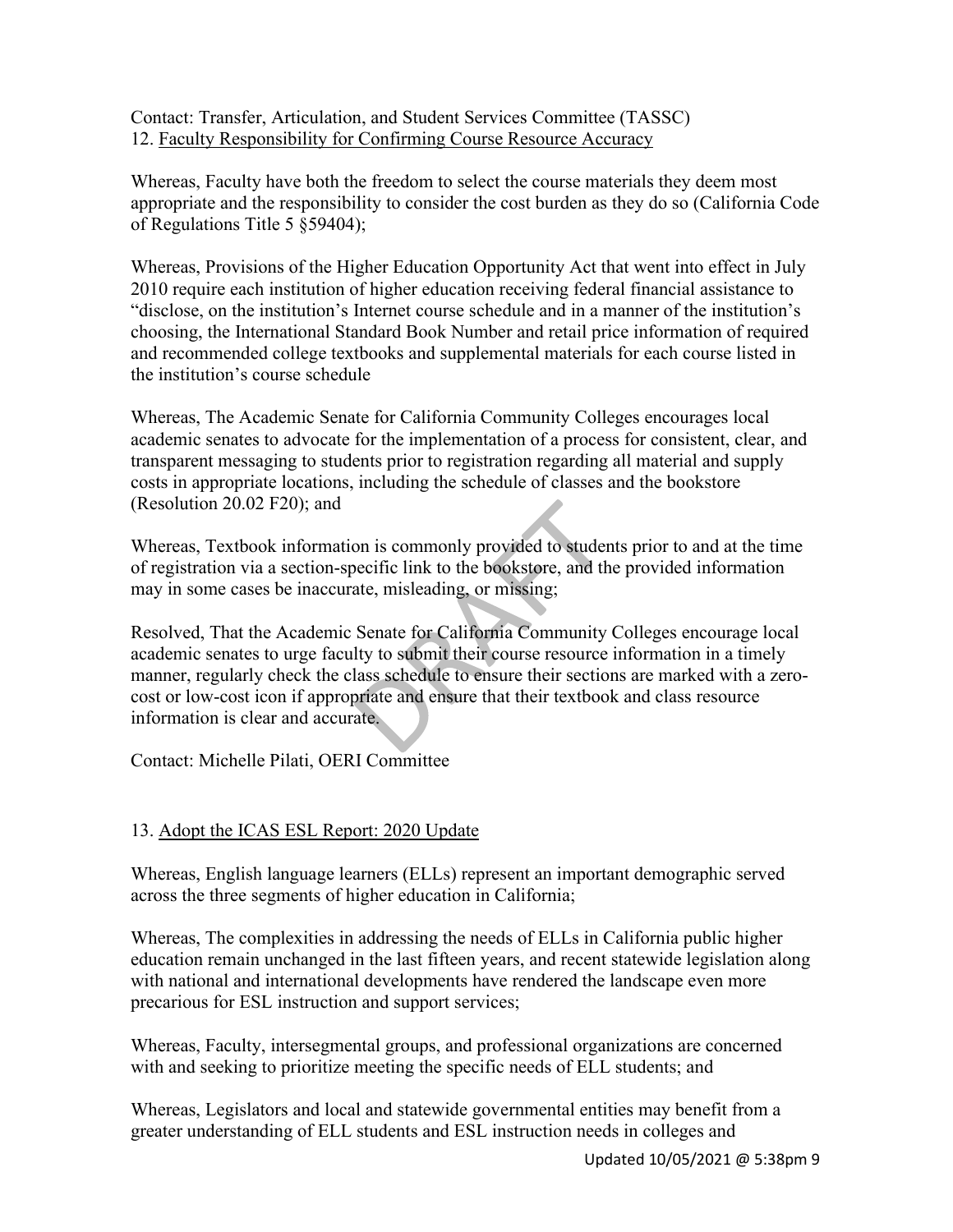universities to support intersegmental communication and coordination for ELL student success;

Resolved, That the Academic Senate for California Community Colleges adopt the Intersegmental Committee of Academic Senates (ICAS) ESL Task Force Report: A 2020 Update; and

Resolved, That the Academic Senate for California Community Colleges work with segment partners to advocate and support the recommendations in the ESL Task Force Report: A 2020 Update in order to provide ELL students equitable access to educational opportunities and pathways.

### Contact: ASCCC Executive Committee

## 14. Adopt the updated *Periodic Review of the Academic Senate for California Community Colleges*

Whereas, In spring 2013 the delegates of the Academic Senate for California Community Colleges (ASCCC) directed the ASCCC, throug[h](https://asccc.org/resolutions/periodic-evaluation-academic-senate-california-community-colleges) [Resolution S13 1.02,](https://asccc.org/resolutions/periodic-evaluation-academic-senate-california-community-colleges) to develop a process of periodic institutional review for assessing operations, policies, processes, and programs in order to ensure the public good and accountability;

Whereas, The purpose of the periodic review is to provide internal and external stakeholders assurance as to the ASCCC's quality and commitment to the standards it sets for itself, to assist in improving the effectiveness of its services and operations in order to meet its stated goals, and to improve its policies and procedures; and

Whereas, In following a process of self-review and improvement, and in response to the Periodic Review Reports of [2016-17](https://asccc.org/sites/default/files/Final%20Version_Periodic%20Review%20Document_April%202017_0.pdf) and [2020-21,](https://asccc.org/sites/default/files/2020-21%20PRC%20Final%20Report-%20Rev%201.pdf) the Academic Senate for California Community Colleges (ASCCC) formed a Periodic Review Process Committee to review and update the Periodic Review process; and

Whereas, In spring 2014 the first set of guidelines and process documents for the Periodic Review were adopted through [Resolution S14 1.02,](https://asccc.org/resolutions/adopt-documents-guidelines-periodic-review-academic-senate-california-community-colleges) and have been updated for consideration by the delegates of the Academic Senate for California Community Colleges[1];

Resolved, That the Academic Senate for California Community Colleges adopt the updated *Periodic Review of the Academic Senate for California Community Colleges*.

Contact: Executive Committee

[1] *Periodic Review of the Academic Senate for California Community Colleges* for consideration 15. Local Senate Policies Regarding Textbook Adoption

Whereas, Faculty have both the academic freedom to select the course materials they deem most appropriate (Resolution 19.01 F04) and the responsibility to consider the cost burden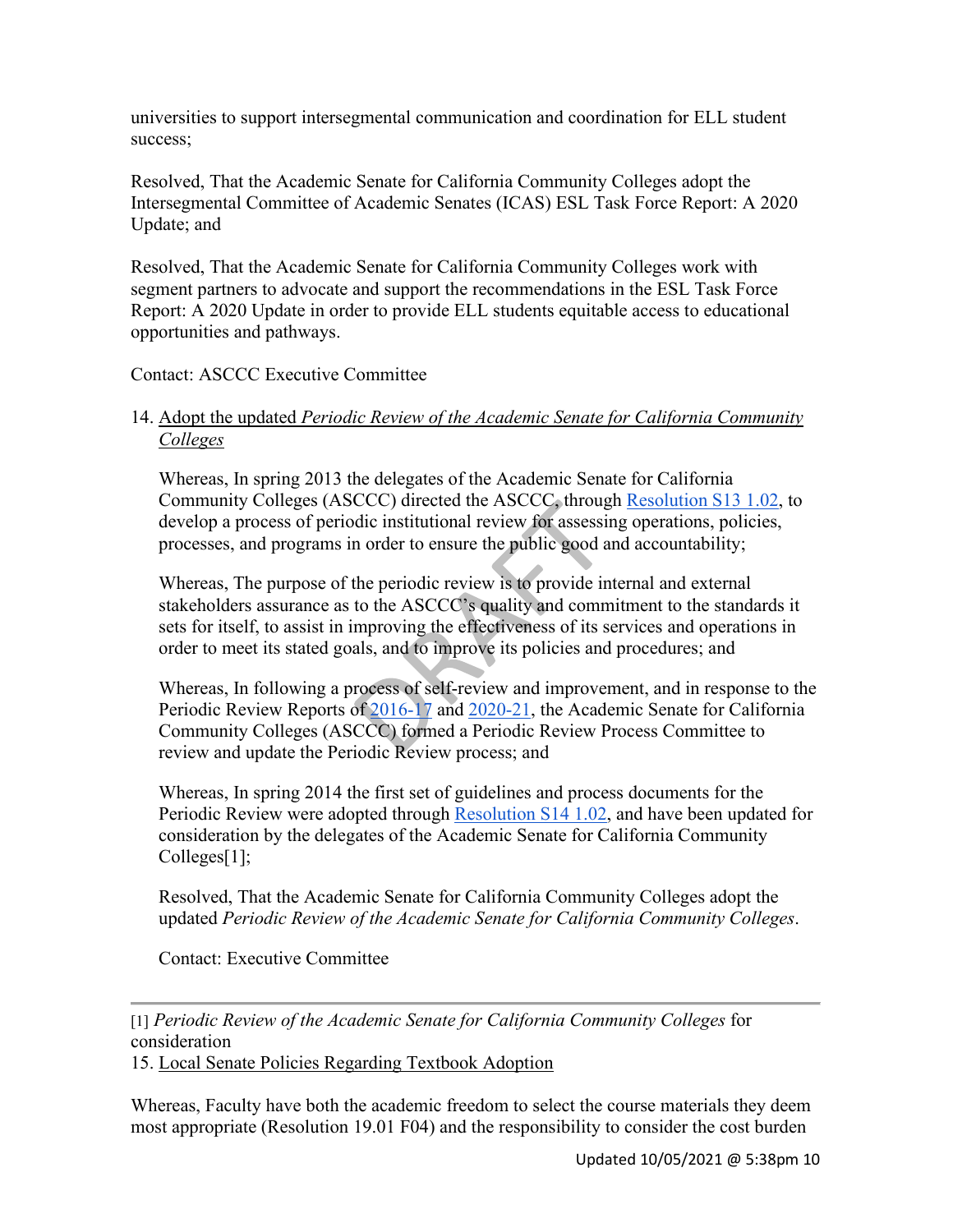as they do so (Title 5, **§ 59404**);

Whereas, Provisions of the Higher Education Opportunity Act require each institution of higher education receiving federal financial assistance to "disclose, on the institution's Internet course schedule and in a manner of the institution's choosing, the International Standard Book Number and retail price information of required and recommended college textbooks and supplemental materials for each course listed in the institution's course schedule used for preregistration and registration purposes";

Whereas, California Education Code §66406.9 requires the California community colleges to "clearly highlight, by means that may include a symbol or logo in a conspicuous place on the online campus course schedule, the courses that exclusively use digital course materials that are free of charge to students and may have a low-cost option for print versions"; and

Whereas, Students who register for a course and act on the available course information, purchasing a nonreturnable text or choosing a section that is identified as no-cost or lowcost, should not be negatively impacted in the event that the instructor of record changes;

Resolved, That the Academic Senate for California for Community Colleges provide guidance to local senates in developing policies that both protect students and uphold academic freedom in cases where changes to faculty class assignments result in changes in required course resources by Fall of 2022; and

Resolved, That the Academic Senate for California for Community Colleges encourage local senates to adopt policies that both protect students and uphold academic freedom in cases where changes to faculty class assignments result in changes in required course resources.

Contact: Michelle Pilati, OERI Committee

## 16. Support Diversity, Equity, and Inclusion Focused Hiring Practices

Whereas, faculty must meet two minimum qualifications for employment at California Community Colleges: a discipline-specific qualification aligned with minimum discipline standards set in the Minimum Qualifications for Faculty and Administrators in the California Community Colleges and "a sensitivity to and understanding of the diverse academic, socioeconomic, cultural, disability, and ethnic backgrounds of community college students" (CA Ed Code §87360(a)); yet current screening and selection practices at most colleges focus solely on the discipline-specific minimum qualification; and

Whereas, Academic Senate for California Community Colleges delegates passed Resolution [12.01](https://asccc.org/resolutions/hiring-culturally-aware-faculty) (Fall 2015), which acknowledged that hiring faculty who have a sensitivity and understanding of diverse students positively impacts student success, consistent with research included in the Chancellor's Office Diversity, Equity, and Inclusion Task Force *[Literature Review on Faculty, Staff, and Student Diversity](https://www.cccco.edu/-/media/CCCCO-Website/Files/Communications/vision-for-success/2-literature-review-on-faculty-staff-and-student-diversity.pdf?la=en&hash=73767B97C2DE63FCE1518BB4B39B6278C5500ACF)* (2019) and *[Report](https://www.cccco.edu/-/media/CCCCO-Website/Files/Communications/vision-for-success/cccco-dei-report.pdf?la=en&hash=FAB1854B05779EA47FBA10D1E5DED7A290D5C9E1)* (2020);